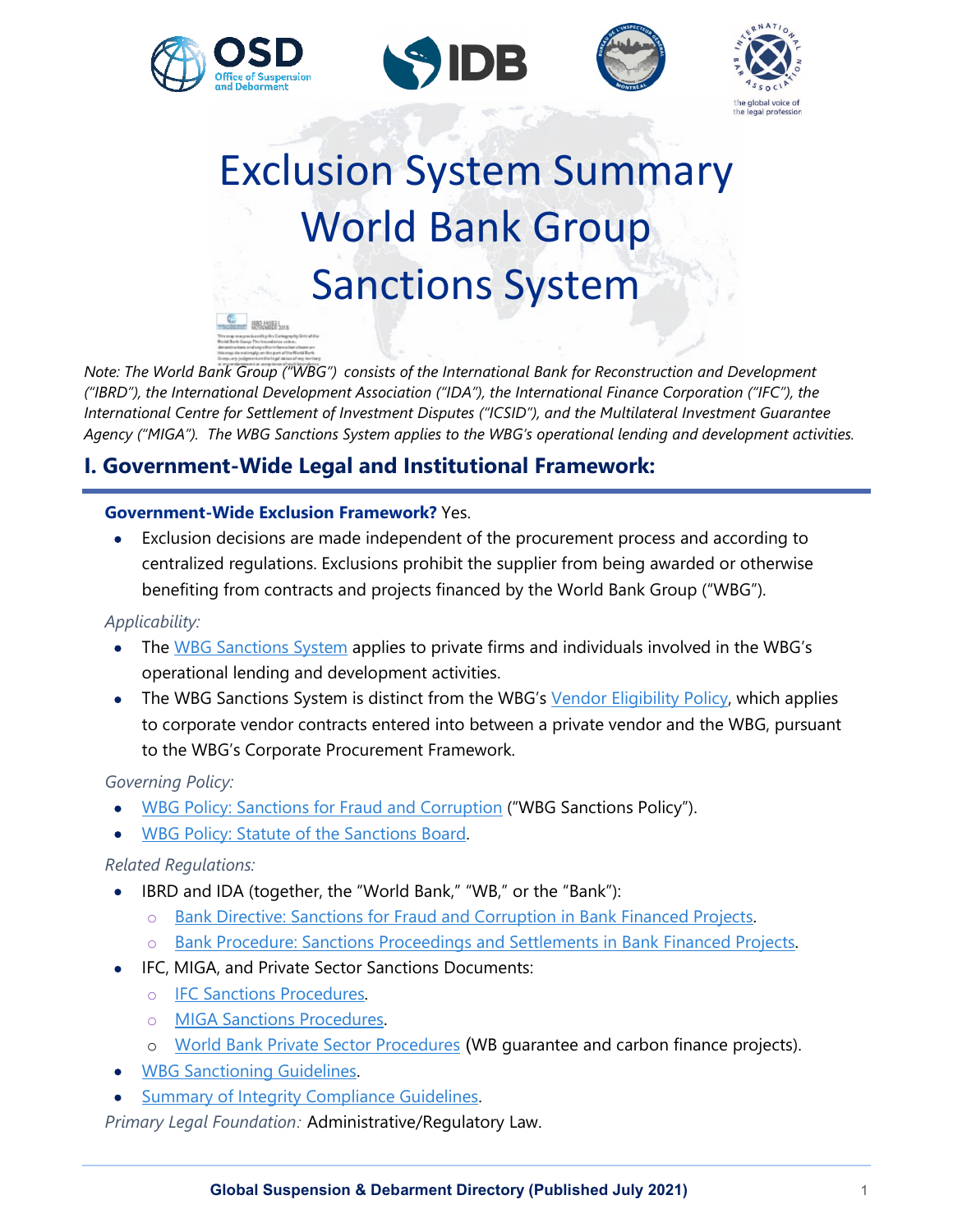## **Decision-Maker:** Centralized; Functionally Independent.

The WBG Sanctions System is a two-tier adjudicative system.

- First Tier:
	- o The Chief Suspension and Debarment Officer (the "SDO") decides sanctions cases based on IBRD and IDA public sector operational lending activities (which make up the vast majority of sanctions cases).
	- o Institution-specific Evaluation and Suspension Officers ("EOs") review sanctions cases related to the activities of IFC, MIGA, and the World Bank's private sector activities.
- Second Tier:
	- o The WBG Sanctions Board decides sanctions cases appealed by respondents from the first tier.

## *Qualification:*

- The SDO and the EOs are WBG staff members who are typically admitted to practice law in the jurisdiction of at least one WBG member government.
- Members of the WBG Sanctions Board must be external to the WBG. Three members are appointed by the World Bank and must be familiar with procurement matters, law, dispute resolution mechanisms, or operations of development institutions. Two members are appointed for each of IFC and MIGA and must be familiar with private sector cross-border lending and equity investments (for IFC projects) or non-commercial guarantee operations (for MIGA projects).

## *Independence:*

• All decision-makers within the Sanctions System must consider each case impartially and solely on its merits. They must further exercise their independent judgment in carrying out their respective roles and responsibilities in accordance with the relevant policies, directives, and procedures. (WBG Sanctions Policy, para. B2)

# **II. Functioning and Enforcement of the Government-Wide Exclusion System:**

## **General Provisions:**

*Type of Procedures:* Administrative.

*Decision Deadline:* No stated deadline for decision-maker to make a final determination.

## *Provisional Exclusions:* Yes.

- Respondents are automatically suspended until sanctions proceedings are completed if the recommended sanction is a debarment greater than six months.
- Respondents can also be suspended pending the completion of an ongoing investigation in certain circumstances.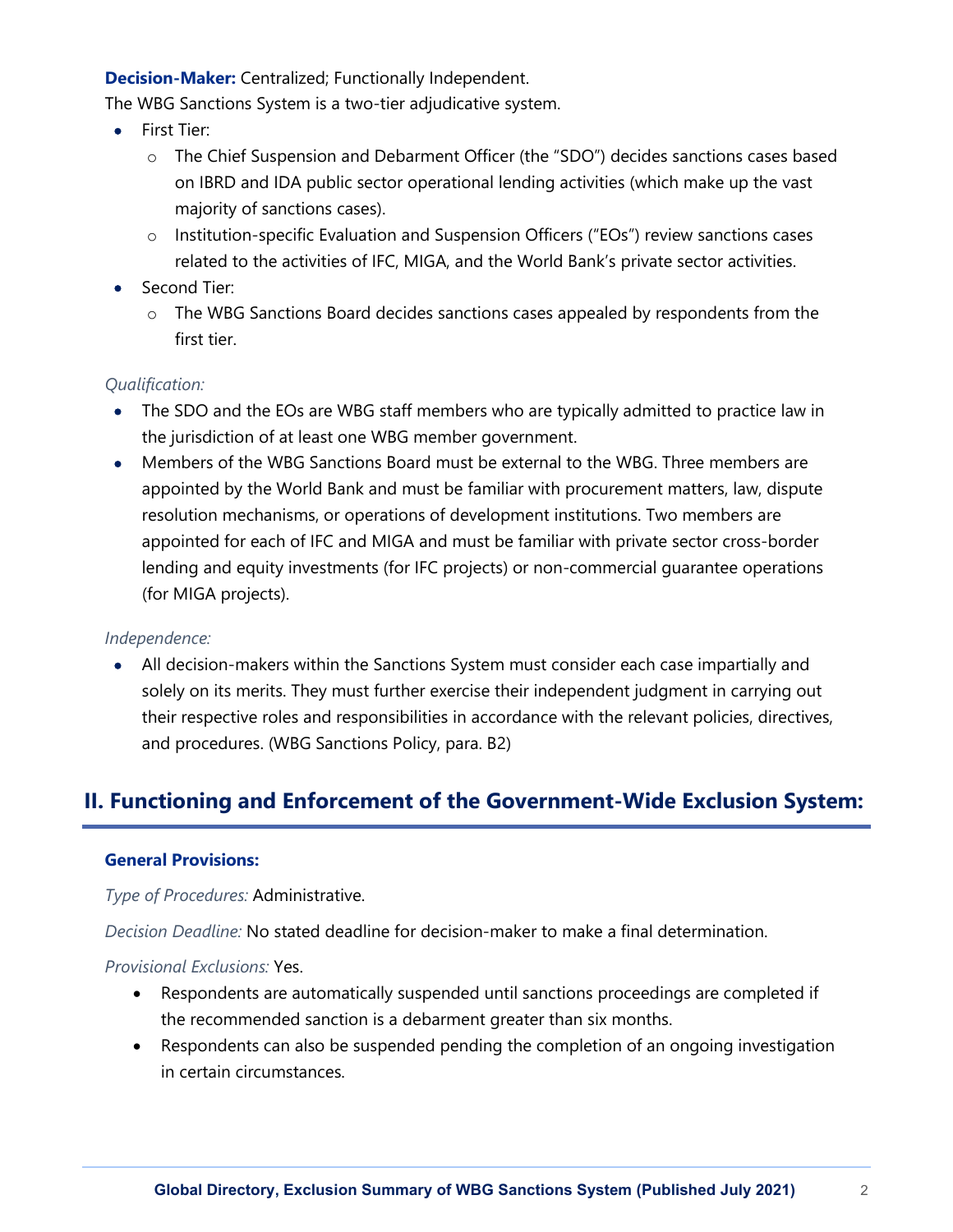## **Commencement of Proceedings:** Referral Required.

- Neither the SDO nor the EOs can initiate an exclusion proceeding without a prior referral from the WBG's Integrity Vice Presidency ("INT"), which investigates allegations that a firm or individual engaged in a sanctionable practice.
- Parties that are not subject to the sanctions proceedings cannot submit complaints and/or evidence to the decision-maker. Third parties can, however, submit [online](https://wbgcmsprod.microsoftcrmportals.com/en-US/anonymous-users/int-fraud-management/create-new-complaint/) complaints to INT.

## **Notice Requirements & Opportunity to be Heard:** Yes & Yes.

## *Notice of Proceedings:*

- Suppliers receive a Notice of Sanctions Proceedings when the first-tier decision-maker determines that grounds for sanction exist. In practice, INT will generally send a Show Cause Letter to the alleged respondent before submitting the case to the first-tier decision-maker.
- Notice of Sanctions Proceedings must contain the grounds for exclusion and supporting evidence.
- The decision-makers must make their reasoning available to the supplier and the public. The first-tier decision-makers publish [notices](https://www.worldbank.org/en/about/unit/sanctions-system/osd#6) for all cases not appealed to the Sanctions Board. The Sanctions Board publishes its [decisions.](https://www.worldbank.org/en/about/unit/sanctions-system/sanctions-board#4)

## *Opportunity to be Heard:*

- Suppliers are entitled to present a defense to the decision-maker and may:
	- o Obtain the evidentiary record.
	- o Make a written submission to the decision-makers.
	- o Request an in-person hearing (before the WBG Sanctions Board only).

## **Appellate Review of Exclusion Decisions:** Yes.

## *Nature and Forum of Review:* Administrative

• Respondents may appeal to the WBG Sanctions Board, which will review the case *de novo* and without deference to the first tier's decision.

*Means Available to the Supplier:* As part of appellate review, suppliers may:

- Obtain the evidentiary record.
- Make a written submission to the appellate body.
- Request an in-person hearing with the appellate body.

*Duration of Appeal Process:* One to two years.

## **Legal Representation:**

• A supplier **may** be represented by counsel.

## **Subsequent Modification of Exclusion Decision:** No.

• A supplier is not entitled to any opportunity to seek a modification or early termination of exclusion after it goes into effect.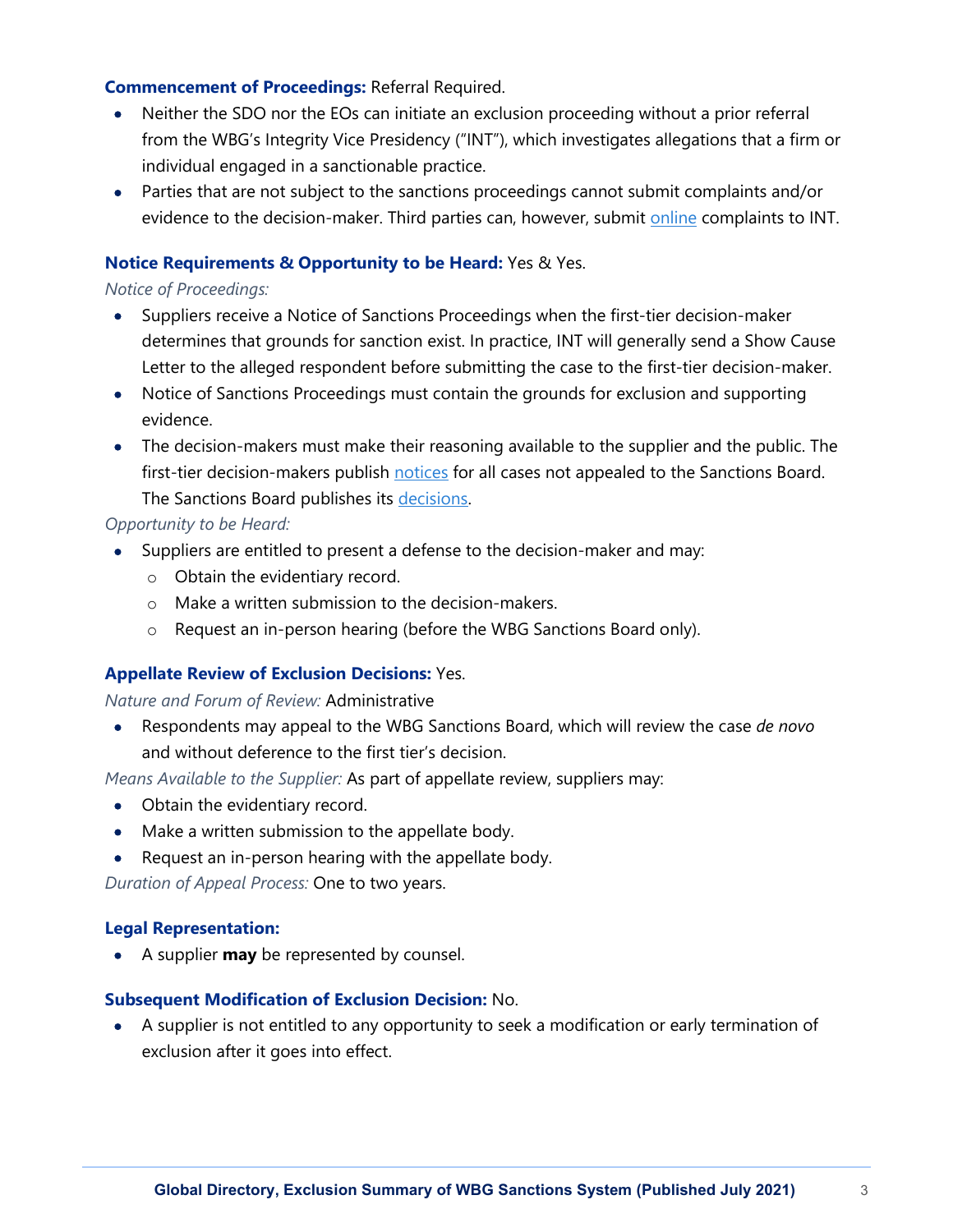#### **Automatic Exclusion:** No.

#### **Discretionary Exclusion:** Yes.

The decision-maker must make an administrative finding that the respondent more likely than not engaged in one of these five "sanctionable practices":

- Corruption;
- Fraud;
- Collusion and/or Infringing Competition;
- Coercion or Intimidation;
- Obstruction of an investigation.

Decision-maker may decide that a sanction other than exclusion is more appropriate. The supplier can also negotiate a Settlement Agreement with INT.

#### **Exclusion based on Bankruptcy and Cross-Debarment:** None & Automatic.

• According to the Agreement on Mutual Enforcement of Debarment Decisions (the "Cross-Debarment Agreement"), the WBG will recognize public debarments imposed by the African Development Bank Group, the Asian Development Bank, the European Bank for Reconstruction and Development, and the Inter-American Development Bank Group that are (i) greater than one year in length; and (ii) imposed on the respondent for engaging in one of the four harmonized sanctionable practice definitions – corruption, fraud, coercion, or collusion.

## **IV. Scope and Effect of Government-Wide Exclusion:**

#### **Types of Excluded Suppliers:**

• Individuals and Corporations.

#### **Scope of Exclusion:**

#### *Extension to Other Agencies and Organizations:*

- Exclusions prohibit the supplier from contracting with any WBG institution and any organization whose activities are financed by the WBG.
- Exclusions imposed by the WBG are recognized by the four MDBs pursuant to the Cross-Debarment Agreement.

#### *Effect on Ongoing Contracts:*

- Ongoing contracts are **not** automatically cancelled.
- Subsequent (non-material) modifications to ongoing contracts **are permitted**.

#### *Effect on Subcontracting:*

• An excluded supplier **cannot** serve as a subcontractor.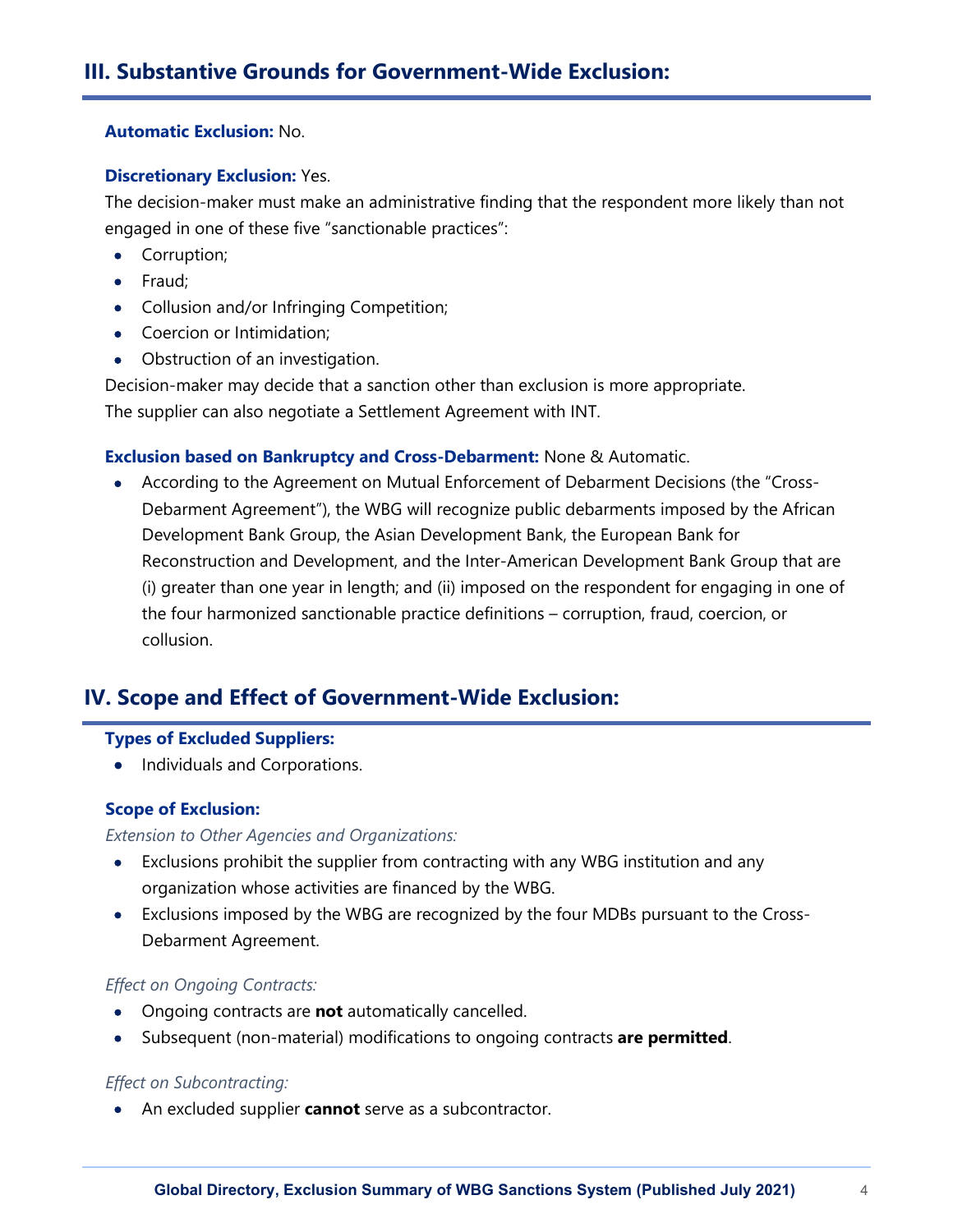## *Effect on Excluded Individuals:*

- Excluded individuals **may** be employed by a corporate supplier as long as the individual does not directly or indirectly control the corporate entity.
- Exclusion **must** extend to companies controlled by the excluded individual.

## *Tailoring Exclusion:*

• Yes. Exclusion **may** be limited to certain divisions, operating units, or business lines within the company, if the decision-maker so decides.

## **Effect on Affiliates:**

## *Corporate Affiliates:*

- Exclusion **may** apply to affiliates of the supplier (controlling, controlled, under common control). Exclusions are presumed to extend to all controlled affiliates and may extend to controlling affiliates and affiliates under common control if the decision-maker finds the affiliate culpable or responsible for the misconduct.
- Controlling affiliates and affiliates under common control **must** be given an opportunity to contest the action.

## *Extension to Affiliated Individuals:*

• Exclusion of a corporate supplier **may** extend to individuals that own or control the supplier if the decision-maker finds the individual culpable or responsible for the misconduct.

## **Duration of Exclusions:**

## *Duration Specified in Legal Framework:*

• The baseline sanction is three-year debarment with conditional release. However, depending on the total number of substantiated counts and the applicable aggravating and mitigating factors in each case, the duration of the debarment decision can vary.

## *Duration Depends on Applicable Exclusion Ground?* No.

## *Discretion to Deviate:*

• Yes. The decision-maker has discretion to deviate from the baseline sanction after considering applicable aggravating and mitigating factors pursuant to the WBG Sanctioning Guidelines.

## **Exceptions/Waivers to Exclusions:**

• No. There is not a legal mechanism within the WBG sanctions framework whereby a contract might still be awarded to an excluded vendor during its period of exclusion.

## **Other Sanctions:**

• Conditional Non-Debarment, Public Letter of Reprimand, and Restitution.